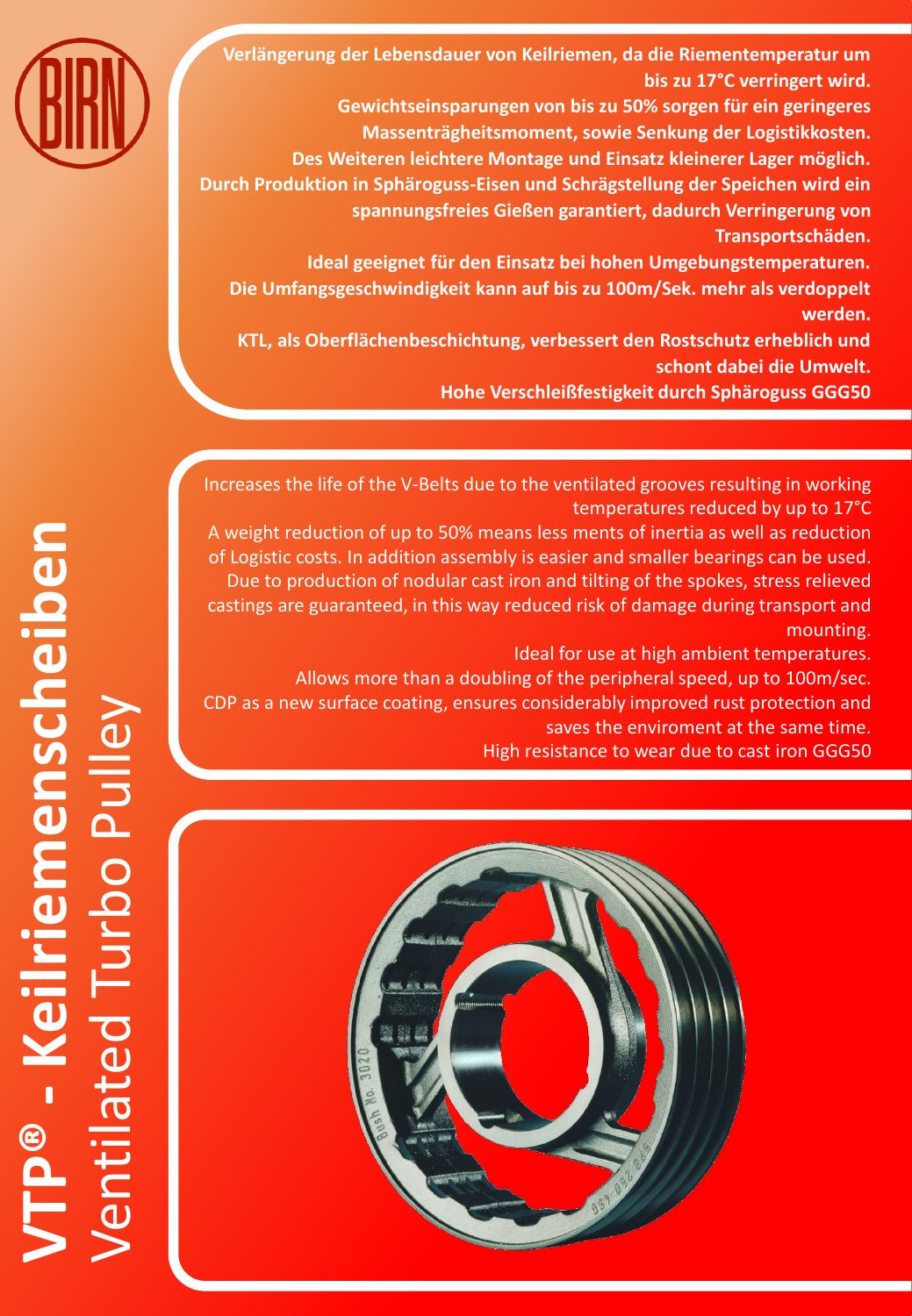**VTP®-Keilriemenscheiben und Taper-Keilriemenscheiben** Ventilated Turbo Pulleys and Taper-Pulleys

| <b>SPZ</b>                                                                           |                             |                    |                         |                         |                         |                                |                                    |  | <b>SPA</b>                     |                         |                         |                                        |                         |                                      |  |  |
|--------------------------------------------------------------------------------------|-----------------------------|--------------------|-------------------------|-------------------------|-------------------------|--------------------------------|------------------------------------|--|--------------------------------|-------------------------|-------------------------|----------------------------------------|-------------------------|--------------------------------------|--|--|
|                                                                                      | <b>Rillenzahl / Grooves</b> |                    |                         |                         |                         |                                |                                    |  | <b>Rillenzahl / Grooves</b>    |                         |                         |                                        |                         |                                      |  |  |
| Ø                                                                                    | $\mathbf{1}$                | $\overline{2}$     | 3                       | 4                       | 5                       | $6\phantom{1}6$                | 8                                  |  | $\mathbf{1}$                   | $\overline{2}$          | 3                       | 4                                      | 5                       | $6\phantom{1}$                       |  |  |
| 50                                                                                   | $\circ$                     | $\circ$            |                         |                         |                         |                                |                                    |  |                                |                         |                         |                                        |                         |                                      |  |  |
| 56                                                                                   | $\circ$                     | $\mathbf O$        |                         |                         |                         |                                |                                    |  |                                |                         |                         |                                        |                         |                                      |  |  |
| 60                                                                                   | $\circ$                     | $\mathbf O$        |                         |                         |                         |                                | 7 X X                              |  |                                |                         |                         |                                        |                         |                                      |  |  |
| 63                                                                                   | $\circ$                     | $\mathbf{o}$       | $\mathbf O$             |                         |                         |                                |                                    |  | $\circ$                        | $\mathbf{o}$            |                         |                                        |                         |                                      |  |  |
| 67                                                                                   | $\circ$                     | $\circ$            | $\mathbf{o}$            |                         |                         |                                |                                    |  | $\mathbf{o}$                   | $\mathbf{o}$            |                         |                                        |                         |                                      |  |  |
| 71                                                                                   | $\circ$                     | $\circ$            | $\circ$                 |                         |                         |                                |                                    |  | $\circ$                        | $\mathbf{o}$            | $\circ$                 |                                        |                         |                                      |  |  |
| 75                                                                                   | $\circ$                     | $\circ$            | $\circ$                 |                         |                         |                                |                                    |  | $\mathbf{o}$                   | $\mathbf{o}$            | $\mathbf{o}$            |                                        |                         |                                      |  |  |
| 80                                                                                   | $\circ$                     | $\circ$            | $\circ$                 | o                       |                         |                                |                                    |  | $\circ$                        | $\mathbf{o}$            | $\circ$                 |                                        |                         |                                      |  |  |
| 85                                                                                   | $\mathbf{o}$                | $\mathbf O$        | $\mathbf{o}$            | $\circ$                 | $\circ$                 |                                |                                    |  | $\circ$                        | $\mathbf{o}$            | $\mathbf{o}$            |                                        |                         |                                      |  |  |
| 90                                                                                   | $\circ$                     | $\circ$            | $\circ$                 | $\circ$                 | $\circ$                 |                                |                                    |  | $\circ$                        | $\circ$                 | $\circ$                 | $\mathbf{o}$                           |                         |                                      |  |  |
| 95                                                                                   | $\circ$                     | $\circ$            | $\mathbf{o}$            | $\circ$                 | $\circ$                 |                                |                                    |  | $\circ$                        | $\circ$                 | $\circ$                 | $\mathbf{o}$                           |                         |                                      |  |  |
| 100                                                                                  | $\circ$                     | $\mathbf{o}$       | $\mathbf{o}$            | $\mathsf{o}$            | $\circ$                 |                                |                                    |  | $\circ$                        | $\mathbf{o}$            | $\mathbf{o}$            | $\circ$                                | $\mathsf{o}$            | $\bullet$                            |  |  |
| 106                                                                                  | $\circ$                     | $\mathbf{o}$       | $\mathbf{o}$            | $\mathsf{o}$            | $\circ$                 |                                |                                    |  | $\circ$                        | $\mathsf{o}$            | $\mathbf{o}$            | $\mathbf{o}$                           | $\mathbf{o}$            | $\mathsf{o}$                         |  |  |
| 112                                                                                  | $\circ$                     | $\circ$            | $\circ$                 | $\circ$                 | $\circ$                 |                                |                                    |  | $\mathbf{o}$                   | $\mathbf{o}$            | $\mathbf{o}$            | $\mathbf{o}$                           | $\mathbf{o}$            | $\mathbf{o}$                         |  |  |
| 118                                                                                  | $\circ$                     | $\circ$            | $\circ$                 | $\circ$                 | $\circ$                 | $\mathbf{o}$                   |                                    |  | $\circ$                        | $\mathbf{o}$            | $\circ$                 | $\mathbf{o}$                           | $\mathsf{o}\xspace$     | $\mathbf{o}$                         |  |  |
| 125                                                                                  | $\circ$                     | $\circ$            | $\circ$                 | $\circ$                 | $\circ$                 | $\mathbf{o}$                   |                                    |  | $\circ$                        | $\circ$                 | $\circ$                 | $\mathbf{o}$                           | $\circ$                 | $\circ$                              |  |  |
| 132                                                                                  | $\circ$                     | $\circ$            | $\mathbf{o}$            | $\circ$                 | $\mathbf O$             | $\circ$                        |                                    |  | $\mathbf{o}$                   | $\mathbf{o}$            | $\circ$                 | $\mathbf{o}$                           | $\mathbf{o}$            | $\mathsf{o}$                         |  |  |
| 140                                                                                  | $\circ$                     | $\mathbf{o}$       | $\mathbf{o}$            | $\circ$                 | $\circ$                 | $\circ$                        |                                    |  | $\circ$                        | $\mathbf{o}$            | $\mathbf{o}$            | $\circ$                                | $\mathbf{o}$            | $\mathbf{o}$                         |  |  |
| 150                                                                                  | $\circ$                     | $\mathbf{o}$       | $\mathbf{o}$            | $\circ$                 | $\circ$                 | $\circ$                        |                                    |  | $\circ$                        | $\mathbf{o}$            | $\circ$                 | $\circ$                                | $\circ$                 | $\mathbf{o}$                         |  |  |
| 160                                                                                  | $\mathbf{o}$                | $\mathbf{o}$       | $\mathbf{o}$            | o                       | $\circ$                 | $\circ$                        | $\circ$                            |  | $\circ$                        | $\mathbf{o}$            | $\circ$                 | $\mathbf{o}$                           | $\circ$                 | $\circ$                              |  |  |
| 170                                                                                  | $\mathsf X$                 | $\mathsf X$        | $\mathsf X$             | $\mathbf{o}$            | $\circ$                 | $\mathbf{o}$                   |                                    |  | $\overline{\mathbf{x}}$        | $\mathsf{x}$            | $\overline{\mathbf{x}}$ |                                        |                         |                                      |  |  |
| 180                                                                                  | $\pmb{\mathsf{X}}$          | $\pmb{\mathsf{X}}$ | $\pmb{\mathsf{X}}$      | $\pmb{\mathsf{x}}$      | $\pmb{\mathsf{x}}$      | $\overline{\mathbf{X}}$        | $\circ$                            |  | $\mathsf{x}$                   | $\pmb{\mathsf{X}}$      | $\mathsf{x}$            | $\mathsf{x}$                           | $\circ$                 | $\mathsf{o}\,$                       |  |  |
| 190                                                                                  | $\mathsf X$                 | $\mathsf{X}$       | $\mathsf{x}$            | $\mathbf{o}$            | $\circ$                 | $\circ$                        |                                    |  | $\mathsf X$                    | $\mathsf X$             | $\mathsf{x}$            |                                        |                         |                                      |  |  |
| 200                                                                                  | $\mathsf X$                 | $\mathsf X$        | $\mathsf X$             | $\mathsf X$             | $\mathsf X$             | $\mathsf X$                    | $\mathsf X$                        |  | $\mathsf X$                    | $\pmb{\mathsf{x}}$      | $\mathsf X$             | $\mathsf{x}$                           | $\overline{\mathsf{x}}$ | $\mathbf{x}$                         |  |  |
| 212                                                                                  |                             |                    |                         |                         |                         |                                |                                    |  |                                | $\pmb{\mathsf{x}}$      | $\pmb{\mathsf{X}}$      | $\mathsf{x}$                           | $\pmb{\mathsf{X}}$      | $\mathbf{x}$                         |  |  |
| 224                                                                                  | $\bar{\mathbf{X}}$          | $\mathsf{x}$       | $\pmb{\mathsf{X}}$      | $\bar{\mathbf{x}}$      | $\mathsf X$             | $\mathsf X$<br><b>Contract</b> | $\pmb{\mathsf{x}}$<br><b>COLLA</b> |  | $\mathsf X$<br><b>Contract</b> | $\mathsf{x}$            | $\pmb{\mathsf{X}}$      | $\mathsf{x}$                           | $\mathsf{x}$            | $\mathsf{x}$                         |  |  |
| 236                                                                                  |                             |                    |                         |                         |                         |                                |                                    |  |                                | $\bar{\mathbf{x}}$      | $\mathbf x$             | $\mathbf{x}$                           | $\mathsf X$             | $\mathbf{x}$                         |  |  |
| 250                                                                                  | $\mathsf X$                 | $\mathsf{x}$       | $\overline{\mathsf{x}}$ | $\mathbf{x}$            | $\mathbf{x}$            | $\mathsf{x}$                   | $\mathbf{x}$                       |  | $\mathbf{x}$                   | $\mathbf{x}$            | $\mathbf{x}$            | $\mathbf{x}$                           | $\mathbf{x}$            | x                                    |  |  |
| 280                                                                                  | $\mathsf X$                 | $\mathbf{x}$       | $\mathbf{x}$            | $\mathbf{x}$            | $\mathsf X$             | $\mathbf{x}$                   | $\mathbf{X}^-$                     |  | $\mathbf{x}$                   | $\overline{\mathbf{x}}$ | $\overline{\mathbf{x}}$ | $\mathsf X$                            | $\mathbf{x}$            | $\mathsf{x}$                         |  |  |
| 300                                                                                  |                             |                    |                         |                         |                         |                                |                                    |  | $x_{-}$                        | $\mathbf{x}$            | $\mathsf{X}$            | $\mathsf{x}$                           | $\mathbf{x}$            | $\mathbf{x}$                         |  |  |
| 315                                                                                  | $\bar{\mathbf{X}}$          | $\mathsf X$        | $\mathsf X$             | $\mathbf{x}$            | $\mathsf{x}$            | $\overline{\mathsf{x}}$        | $\mathbf{x}$                       |  | $\mathsf X$                    | $\mathbf{x}$            | $\mathbf{x}$            | $\mathbf{x}$                           | $\overline{\mathsf{x}}$ | $\mathbf{x}$                         |  |  |
| 355                                                                                  | $\mathsf X$                 | $\mathbf{x}$       | $\mathbf{x}$            | $\mathbf{x}$            | $\mathsf X$             | $\mathsf X$                    | $\mathsf{X}$                       |  | $\mathbf{x}$                   | $\mathsf{x}$            | $\mathbf{x}$            | $\mathbf{x}$                           | $\mathbf{x}$            | $\mathbf{x}$                         |  |  |
| 400                                                                                  | $\mathsf X$                 | $\mathbf{x}$       | $\mathbf{x}$            | $\pmb{\mathsf{X}}$      | $\mathsf X$             | $\mathsf X$                    | $\mathbf{x}$                       |  | $\mathbf{x}$                   | $\mathsf{x}$            | $\mathsf X$             | $\mathsf X$                            | $\mathsf{x}$            | $\mathbf{X}$                         |  |  |
| 450                                                                                  | $\mathsf X$                 | $\mathbf{x}$       | $\mathbf{x}$            | $\mathbf{x}$            | $\overline{\mathbf{x}}$ | $\mathbf{x}$                   | $\mathbf{x}$                       |  | $\mathbf{x}$                   | $\mathbf{x}$            | $\mathbf{x}$            | $\mathbf{x}$                           | $\overline{\mathbf{x}}$ | $\mathbf{X}$                         |  |  |
| 500                                                                                  | $\mathsf X$                 | $\mathsf X$        | $\mathsf X$             | $\mathsf X$             | $\mathbf{x}$            | $\mathbf{x}$                   | $\mathbf{x}$                       |  | $\mathbf{x}$                   | $\mathbf{x}$            | $\mathbf{x}$            | $\mathbf{x}$                           | $\mathbf{x}$            | $\mathbf{x}$                         |  |  |
| 560                                                                                  |                             |                    |                         |                         |                         |                                |                                    |  |                                | $\circ$                 |                         | $\circ$                                |                         |                                      |  |  |
| 630                                                                                  | $\mathsf X$                 | $\mathbf{x}$       | $\mathbf{x}$            | $\mathbf{x}$            | $\mathbf{x}$            | $\mathbf{x}$                   | $\mathbf{x}$                       |  | $\mathbf{x}$                   | $\mathbf{x}$            | $\mathbf{x}$            | $\mathbf{x}$                           | $\mathbf{x}$            | $\mathbf{x}$                         |  |  |
| $710$                                                                                | $\bar{\mathbf{X}}$          | $\mathbf{x}$       | $\mathbf{x}$            | $\overline{\mathbf{x}}$ | $\overline{\mathbf{x}}$ | $\mathbf{x}$                   | $\mathbf{x}$                       |  |                                |                         |                         |                                        |                         |                                      |  |  |
| 800                                                                                  |                             |                    |                         | $\bar{\mathbf{X}}$      | $\mathsf{x}$            | $\mathsf{x}$                   | $\mathsf{x}$                       |  |                                |                         | $\mathsf X$             | $\mathsf{X}^{\scriptscriptstyle \top}$ | $\mathsf{x}$            | $\mathsf{X}^{\scriptscriptstyle{+}}$ |  |  |
| $X = VTP$ (Material GGG50)<br><b>Oberfläche KTL-Beschichtet</b><br>O = Material GG25 |                             |                    |                         |                         |                         |                                |                                    |  |                                |                         |                         |                                        |                         |                                      |  |  |

Surface CDP-Coated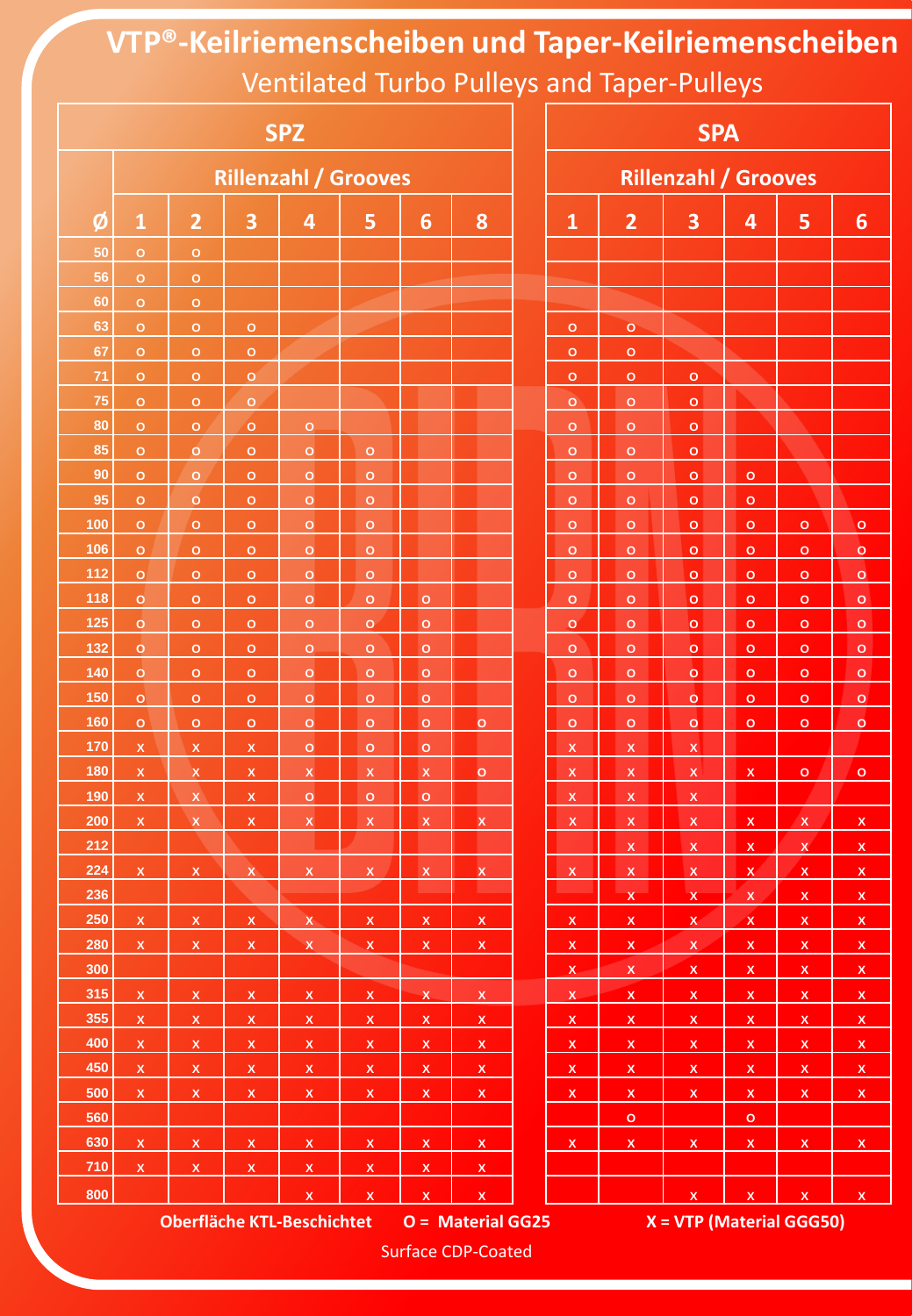**VTP®-Keilriemenscheiben und Taper-Keilriemenscheiben** Ventilated Turbo Pulleys and Taper Pulleys

| <b>SPB</b> |                             |                           |                                        |                                   |                         |                         |                    |                |  |                | <b>SPC</b>                  |                            |                                        |                           |  |  |  |
|------------|-----------------------------|---------------------------|----------------------------------------|-----------------------------------|-------------------------|-------------------------|--------------------|----------------|--|----------------|-----------------------------|----------------------------|----------------------------------------|---------------------------|--|--|--|
|            | <b>Rillenzahl / Grooves</b> |                           |                                        |                                   |                         |                         |                    |                |  |                | <b>Rillenzahl / Grooves</b> |                            |                                        |                           |  |  |  |
| Ø          | $\mathbf{1}$                | $\overline{2}$            | 3                                      | 4                                 | 5                       | 6                       | 8                  | 10             |  | 3              | $\overline{4}$              | 5                          | $6\phantom{1}$                         | 8                         |  |  |  |
| 100        | $\circ$                     | $\mathbf O$               | $\circ$                                |                                   |                         |                         |                    |                |  |                |                             |                            |                                        |                           |  |  |  |
| 112        | $\mathbf{o}$                | $\mathbf O$               | $\mathbf O$                            |                                   |                         |                         |                    |                |  |                |                             |                            |                                        |                           |  |  |  |
| 118        | $\circ$                     | $\circ$                   | $\circ$                                |                                   |                         |                         |                    |                |  |                |                             |                            |                                        |                           |  |  |  |
| 125        | $\mathsf{o}$                | $\circ$                   | $\circ$                                | $\mathbf{o}$                      | $\mathsf{o}$            |                         |                    |                |  |                |                             |                            |                                        |                           |  |  |  |
| 132        | $\circ$                     | $\circ$                   | $\circ$                                | $\circ$                           | $\circ$                 |                         |                    |                |  |                |                             |                            |                                        |                           |  |  |  |
| 140        | $\mathbf{o}$                | $\mathbf{o}$              | $\circ$                                | $\circ$                           | $\circ$                 | $\mathbf{o}$            |                    |                |  |                |                             |                            |                                        |                           |  |  |  |
| 150        | $\mathsf{o}$                | $\circ$                   | $\circ$                                | $\circ$                           | $\circ$                 | $\mathbf{o}$            |                    |                |  |                |                             |                            |                                        |                           |  |  |  |
| 160        | $\circ$                     | $\circ$                   | $\circ$                                | $\circ$                           | $\circ$                 | $\mathbf{o}$            |                    |                |  |                |                             |                            |                                        |                           |  |  |  |
| 170        | $\circ$                     | $\circ$                   | $\circ$                                | $\circ$                           | $\circ$                 | $\circ$                 | $\circ$            |                |  |                |                             |                            |                                        |                           |  |  |  |
| 180        | $\mathsf X$                 | $\overline{\mathbf{x}}$   | $\mathsf X$                            | $\mathsf X$                       | $\circ$                 | $\circ$                 | $\circ$            |                |  |                |                             |                            |                                        |                           |  |  |  |
| 190        | $\mathsf X$                 | $\boldsymbol{\mathsf{x}}$ | $\mathsf X$                            | $\mathsf X$                       | $\circ$                 | $\circ$                 | $\circ$            |                |  |                |                             |                            |                                        |                           |  |  |  |
| 200        | $\bar{\mathbf{x}}$          | $\mathsf X$               | $\mathsf X$                            | $\mathsf X$                       | $\circ$                 | $\circ$                 | $\circ$            |                |  | $\mathbf{o}$   | $\mathbf{o}$                | $\circ$                    | $\circ$                                | $\circ$                   |  |  |  |
| 212        | $\mathsf X$                 | $\pmb{\mathsf{x}}$        | $\mathsf X$                            | $\mathsf X$                       | $\pmb{\mathsf{X}}$      | $\circ$                 | $\circ$            |                |  | $\mathsf{x}$   | $\circ$                     | $\circ$                    | $\mathbf{o}$                           | $\circ$                   |  |  |  |
| 224        | $\mathsf X$                 | $\pmb{\mathsf{X}}$        | $\pmb{\mathsf{X}}$                     | $\mathsf X$                       | $\pmb{\mathsf{X}}$      | $\circ$                 | $\circ$            | $\mathbf{o}$   |  | $\mathbf x$    | $\mathbf{o}$                | $\circ$                    | $\mathbf{o}$                           | $\circ$                   |  |  |  |
| 236        | $\bar{\mathbf{X}}$          | $\pmb{\mathsf{X}}$        | $\mathsf X$                            | $\bar{\mathbf{X}}$                | $\pmb{\mathsf{X}}$      | $\mathsf{x}$            | $\mathsf X$        | $\mathsf X$    |  | $\mathbf x$    | $\mathbf{o}$                | $\circ$                    | $\mathbf{o}$                           | $\circ$                   |  |  |  |
| 250        | $\mathsf X$                 | $\mathsf X$               | $\mathsf X$                            | $\mathsf{x}$                      | $\mathsf X$             | $\mathsf X$             | $\mathsf{X}$       | $\mathsf X$    |  | $\mathbf x$    | $\mathsf X$                 | $\mathsf X$                | $\mathsf X$                            | $\overline{\mathbf{x}}$   |  |  |  |
| 265        |                             |                           | $\mathsf X$                            | $\mathsf X$                       | $\mathsf{x}$            | $\mathsf X$             | $\mathsf X$        | $\mathsf X$    |  | $\mathsf X$    | $\mathsf{x}$                | $\pmb{\mathsf{X}}$         | $\mathsf{x}$                           | $\pmb{\mathsf{x}}$        |  |  |  |
| 280        | $\bar{\mathbf{x}}$          | $\overline{\mathbf{X}}$   | $\mathsf{x}$                           | $\mathsf X$                       | $\overline{\mathbf{x}}$ | $\pmb{\mathsf{x}}$      | $\mathsf{x}$       | $\mathbf{x}$   |  | $\mathbf{x}$   | $\mathbf x$                 | $\overline{\mathbf{X}}$    | $\overline{\mathbf{X}}$                | $\overline{\mathbf{x}}$   |  |  |  |
| 300        |                             | $\pmb{\mathsf{x}}$        | $\mathsf X$                            | $\bar{\mathbf{X}}$                | $\bar{\mathbf{x}}$      | $\mathsf{x}$            | $\mathsf X$        | $\mathsf{x}$   |  | $\mathbf x$    | $\mathsf{x}$                | $\mathsf{x}$               | $\mathsf{x}$                           | $\overline{\mathbf{X}}$   |  |  |  |
| 315        | $\mathsf X$                 | $\mathsf X$               | $\mathsf X$                            | $\mathsf{x}$                      | $\mathsf{x}$            | $\mathsf X$             | $\mathsf X$        | $\mathbf{x}$   |  | $\mathsf{x}$   | $\overline{\mathbf{X}}$     | $\mathbf{x}$               | $\overline{\mathsf{x}}$                | $\overline{\mathbf{x}}$   |  |  |  |
| 335        |                             | $\bar{\mathsf{X}}$        | $\pmb{\mathsf{X}}$                     | $\pmb{\mathsf{X}}$                | $\overline{\mathbf{x}}$ | $\overline{\mathbf{x}}$ | $\mathsf X$        | $\mathbf{x}$   |  | $\mathbf{x}$   | $\overline{\mathbf{X}}$     | $\mathbf{x}$               | $\overline{\mathbf{X}}$                | $\overline{\mathbf{x}}$   |  |  |  |
| 355        |                             | $\mathsf{x}$              | $\mathsf X$                            | $\mathsf X$                       | $\pmb{\mathsf{x}}$      | $\pmb{\mathsf{x}}$      | $\mathbf x$        | $\mathsf{x}$   |  | $\mathbf x$    | $\pmb{\chi}$                | $\pmb{\chi}$               | $\overline{\mathsf{x}}$                | $\overline{\mathbf{x}}$   |  |  |  |
| 375        |                             | $\pmb{\mathsf{X}}$        | $\mathsf X$                            | $\mathsf X$                       | $\pmb{\mathsf{X}}$      | $\pmb{\mathsf{X}}$      | $\pmb{\mathsf{X}}$ | $\pmb{\chi}$   |  | $\mathsf X$    | $\pmb{\mathsf{X}}$          | $\pmb{\mathsf{x}}$         | $\pmb{\mathsf{X}}$                     | $\overline{\mathbf{x}}$   |  |  |  |
| 400        |                             | $\mathsf X$               | $\mathsf{X}$                           | $\mathsf X$                       | $\mathsf X$             | $\mathsf{X}^-$          | $\mathsf{x}$       | $\mathsf{x}$   |  | $\mathbf{x}$   | $\mathbf{x}$                | $\mathsf X$                | $\mathsf{X}$                           | $\overline{\mathbf{x}}$   |  |  |  |
| 425        |                             | $\mathsf{x}$              | $\mathsf{X}$                           | $\mathsf X$                       | $\mathsf{x}$            | $\mathsf X$             | $\mathsf X$        | $\mathsf{X}$   |  | $\mathsf{X}$   | $\mathsf{x}$                | $\mathsf{X}$               | $\mathbf{x}$                           | $\boldsymbol{\mathsf{x}}$ |  |  |  |
| 450        |                             | $\mathsf X$               | $\mathsf{X}$                           | $\mathsf X$                       | $\mathsf X$             | $\mathsf{X}$            | $\mathsf X$        | $\mathsf X$    |  | $\mathbf{x}$   | $\mathbf{x}$                | $\mathbf{x}$               | $\mathsf X$                            | $\overline{\mathbf{x}}$   |  |  |  |
| 475        |                             |                           |                                        |                                   |                         |                         |                    |                |  | $\mathbf{x}$   | $\mathsf{X}$                | $\mathbf{x}$               | $\mathbf{x}$                           | $\mathsf{x}$              |  |  |  |
| 500        |                             | $\mathsf{X}$              | $\mathsf{X}^-$                         | $\mathsf{X}^-$                    | $\mathbf{x}$            | $\mathsf{X}$            | $\mathsf{X}^-$     | $\mathbf{X}^-$ |  | $\mathsf{X}$   | $\mathbf{x}$                | $\mathbf{x}$               | $\mathbf{x}$                           | $\overline{\mathbf{x}}$   |  |  |  |
| 530        |                             |                           |                                        |                                   |                         |                         |                    |                |  | $\mathbf{x}$   | $\mathbf{x}$                | $\mathbf{x}$               | $\mathbf{x}$                           | $\overline{\mathbf{x}}$   |  |  |  |
| 560        |                             | $\mathsf{X}$              | $\mathsf{X}^{\scriptscriptstyle \top}$ | $\mathsf X$                       | $\mathsf{X}$            | $\mathsf{X}$            | $\mathsf{X}$       | $\mathsf{X}$   |  | $\mathsf{X}$   | $\mathsf{X}$                | $\mathsf X$                | $\mathsf{X}^{\scriptscriptstyle \top}$ | $\overline{\mathbf{x}}$   |  |  |  |
| 630        |                             | $\mathbf x$               | $\mathsf{X}$                           | $\mathsf{x}$                      | $\mathbf{x}$            | $\mathsf X$             | $\mathbf{x}$       | $\mathbf{x}$   |  | $\mathbf{x}$   | $\mathbf{x}$                | $\mathbf{x}$               | $\mathbf{x}$                           | $\mathbf{x}$              |  |  |  |
| 710        |                             | $\overline{\mathbf{x}}$   | $\mathsf X$                            | $\mathsf X$                       | $\pmb{\mathsf{x}}$      | $\mathsf{X}$            | $\mathsf{x}$       | $\mathbf{x}$   |  | $\mathsf X$    | $\mathsf{x}$                | $\mathsf X$                | $\mathbf{x}$                           | $\mathsf{x}$              |  |  |  |
| 800        |                             | $\mathsf X$               | $\mathsf{X}$                           | $\mathsf X$                       | $\mathsf{x}$            | $\mathsf{X}$            | $\mathsf X$        | $\mathbf{x}$   |  | $\mathsf{X}^-$ | $\mathsf{X}$                | $\mathsf{X}$               | $\mathbf{x}$                           | $\overline{\mathbf{x}}$   |  |  |  |
| 900        |                             |                           | $\mathsf{X}^-$                         | $\mathsf X$                       | $\mathbf{x}$            | $\mathbf{x}$            | $\mathbf{x}$       | $\mathbf{x}$   |  |                |                             |                            |                                        |                           |  |  |  |
| 1000       |                             |                           | $\mathsf{X}^-$                         | $\mathbf{x}$                      | $\mathsf{X}$            | $\mathsf{X}^-$          | $\mathbf{x}$       | $\mathbf{x}$   |  | $\mathbf{x}$   | $\mathbf{x}$                | $\mathbf{x}$               | $\mathbf{x}$                           | $\mathsf{x}$              |  |  |  |
| 1250       |                             |                           | $\mathsf X$                            | $\pmb{\mathsf{X}}$                | $\mathsf{x}$            | $\mathsf X$             | $\mathsf{x}$       |                |  | $\mathbf{x}$   | $\mathsf X$                 | $\mathsf{x}$               | $\mathsf{x}$                           | $\mathbf{x}$              |  |  |  |
|            |                             |                           |                                        | <b>Oberfläche KTL-Beschichtet</b> |                         |                         | O = Material GG25  |                |  |                |                             | $X = VTP$ (Material GGG50) |                                        |                           |  |  |  |

**(Material GGG50)** 

Surface CDP-Coated